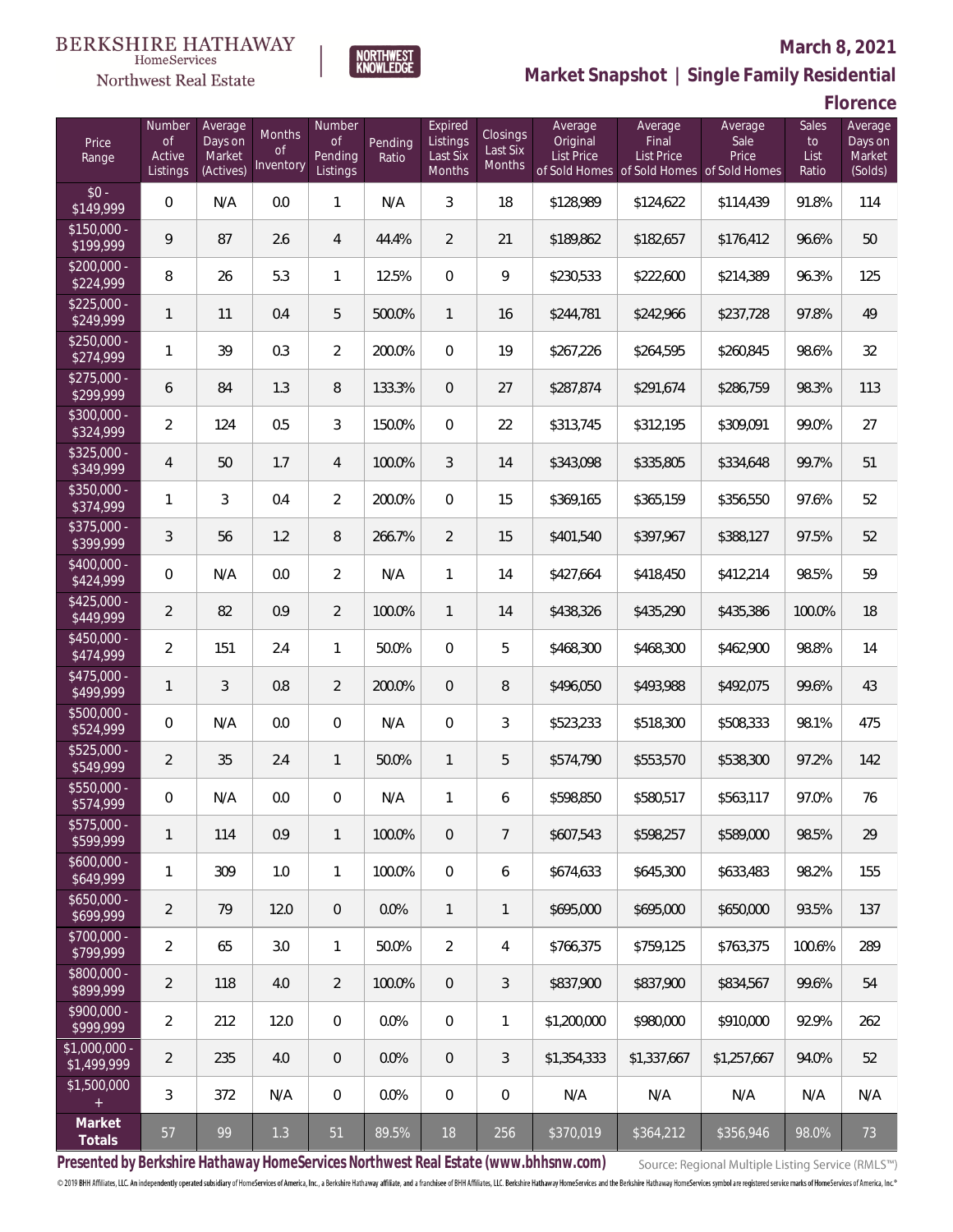

NORTHWEST<br>KNOWLEDGE

Northwest Real Estate

**Market Snapshot | Single Family Residential**

|                                   |                     |                     |                 |                     |         |                     |                    |                     |                                                                | <b>Florence Coast Village</b> |               |                    |
|-----------------------------------|---------------------|---------------------|-----------------|---------------------|---------|---------------------|--------------------|---------------------|----------------------------------------------------------------|-------------------------------|---------------|--------------------|
| Price                             | Number<br><b>of</b> | Average<br>Days on  | Months          | Number<br>Οf        | Pending | Expired<br>Listings | Closings           | Average<br>Original | Average<br>Final                                               | Average<br>Sale               | Sales<br>to   | Average<br>Days on |
| Range                             | Active<br>Listings  | Market<br>(Actives) | Οf<br>Inventory | Pending<br>Listings | Ratio   | Last Six<br>Months  | Last Six<br>Months | <b>List Price</b>   | <b>List Price</b><br>of Sold Homes of Sold Homes of Sold Homes | Price                         | List<br>Ratio | Market<br>(Solds)  |
| $$0 -$<br>\$99,999                | 0                   | N/A                 | 0.0             | $\overline{0}$      | N/A     | $\overline{0}$      | $\mathbf{1}$       | \$90,000            | \$87,500                                                       | \$87,500                      | 100.0%        | 264                |
| $$100,000 -$<br>$\sqrt{$124,999}$ | 0                   | N/A                 | 0.0             | $\overline{0}$      | N/A     | $\mathbf{1}$        | $\mathbf{1}$       | \$122,000           | \$122,000                                                      | \$110,000                     | 90.2%         | 74                 |
| $$125,000 -$<br>$\sqrt{$149,999}$ | 0                   | N/A                 | 0.0             | $\overline{0}$      | N/A     | $\mathbf{1}$        | 4                  | \$146,750           | \$137,975                                                      | \$131,750                     | 95.5%         | 257                |
| $$150,000 -$<br>\$174,999         | 1                   | 284                 | N/A             | $\overline{0}$      | 0.0%    | $\overline{0}$      | $\mathbf 0$        | N/A                 | N/A                                                            | N/A                           | N/A           | N/A                |
| $$175,000 -$<br>\$199,999         | 0                   | N/A                 | N/A             | $\mathbf{1}$        | N/A     | 1                   | 0                  | N/A                 | N/A                                                            | N/A                           | N/A           | N/A                |
| $$200,000 -$<br>\$224,999         | 0                   | N/A                 | N/A             | $\overline{0}$      | N/A     | $\theta$            | 0                  | N/A                 | N/A                                                            | N/A                           | N/A           | N/A                |
| $$225,000 -$<br>\$249,999         | 0                   | N/A                 | N/A             | $\overline{0}$      | N/A     | $\mathbf{0}$        | 0                  | N/A                 | N/A                                                            | N/A                           | N/A           | N/A                |
| $$250,000 -$<br>\$274,999         | 0                   | N/A                 | N/A             | $\overline{0}$      | N/A     | $\overline{0}$      | 0                  | N/A                 | N/A                                                            | N/A                           | N/A           | N/A                |
| $$275,000 -$<br>\$299,999         | 0                   | N/A                 | N/A             | $\overline{0}$      | N/A     | $\mathbf{0}$        | 0                  | N/A                 | N/A                                                            | N/A                           | N/A           | N/A                |
| $$300,000 -$<br>\$324,999         | 0                   | N/A                 | N/A             | $\overline{0}$      | N/A     | $\overline{0}$      | 0                  | N/A                 | N/A                                                            | N/A                           | N/A           | N/A                |
| $$325,000 -$<br>\$349,999         | 0                   | N/A                 | N/A             | $\overline{0}$      | N/A     | $\overline{0}$      | 0                  | N/A                 | N/A                                                            | N/A                           | N/A           | N/A                |
| $$350,000 -$<br>\$374,999         | 0                   | N/A                 | N/A             | $\overline{0}$      | N/A     | $\mathbf{0}$        | 0                  | N/A                 | N/A                                                            | N/A                           | N/A           | N/A                |
| $$375,000 -$<br>\$399,999         | 0                   | N/A                 | N/A             | $\overline{0}$      | N/A     | $\overline{0}$      | 0                  | N/A                 | N/A                                                            | N/A                           | N/A           | N/A                |
| \$400,000 -<br>\$424,999          | 0                   | N/A                 | N/A             | $\overline{0}$      | N/A     | $\mathbf{0}$        | 0                  | N/A                 | N/A                                                            | N/A                           | N/A           | N/A                |
| $$425,000 -$<br>\$449,999         | 0                   | N/A                 | N/A             | $\overline{0}$      | N/A     | $\boldsymbol{0}$    | 0                  | N/A                 | N/A                                                            | N/A                           | N/A           | N/A                |
| \$450,000 -<br>\$474,999          | 0                   | N/A                 | N/A             | $\overline{0}$      | N/A     | $\mathbf 0$         | 0                  | N/A                 | N/A                                                            | N/A                           | N/A           | N/A                |
| $$475.000 -$<br>\$499,999         | 0                   | N/A                 | N/A             | $\overline{0}$      | N/A     | $\mathbf{0}$        | 0                  | N/A                 | N/A                                                            | N/A                           | N/A           | N/A                |
| \$500,000 -<br>\$549,999          | 0                   | N/A                 | N/A             | $\overline{0}$      | N/A     | $\overline{0}$      | 0                  | N/A                 | N/A                                                            | N/A                           | N/A           | N/A                |
| $$550,000 -$<br>\$599,999         | 0                   | N/A                 | N/A             | $\overline{0}$      | N/A     | $\mathbf{0}$        | 0                  | N/A                 | N/A                                                            | N/A                           | N/A           | N/A                |
| $$600,000 -$<br>\$699,999         | 0                   | N/A                 | N/A             | $\overline{0}$      | N/A     | $\overline{0}$      | 0                  | N/A                 | N/A                                                            | N/A                           | N/A           | N/A                |
| \$700,000 -<br>\$799,999          | $\mathbf 0$         | N/A                 | N/A             | $\overline{0}$      | N/A     | $\overline{0}$      | 0                  | N/A                 | N/A                                                            | N/A                           | N/A           | N/A                |
| \$800,000 -<br>\$899,999          | 0                   | N/A                 | N/A             | $\overline{0}$      | N/A     | $\overline{0}$      | 0                  | N/A                 | N/A                                                            | N/A                           | N/A           | N/A                |
| \$900,000 -<br>\$999,999          | $\mathbf 0$         | N/A                 | N/A             | $\overline{0}$      | N/A     | $\overline{0}$      | 0                  | N/A                 | N/A                                                            | N/A                           | N/A           | N/A                |
| $$1,000,000 -$<br>\$1,499,999     | 0                   | N/A                 | N/A             | $\overline{0}$      | N/A     | $\overline{0}$      | 0                  | N/A                 | N/A                                                            | N/A                           | N/A           | N/A                |
| \$1,500,000<br>$+$                | $\mathbf 0$         | N/A                 | N/A             | $\mathbf 0$         | N/A     | $\overline{0}$      | 0                  | N/A                 | N/A                                                            | N/A                           | N/A           | N/A                |
| Market<br>Totals                  | $\mathbf{1}$        | 284                 | $1.0\,$         | $\mathbf{1}$        | 100.0%  | 3 <sup>1</sup>      | 6 <sup>1</sup>     | \$133,167           | \$126,900                                                      | \$120,750                     | 95.2%         | 228                |

**Presented by Berkshire Hathaway HomeServices Northwest Real Estate (www.bhhsnw.com)**

Source: Regional Multiple Listing Service (RMLS™)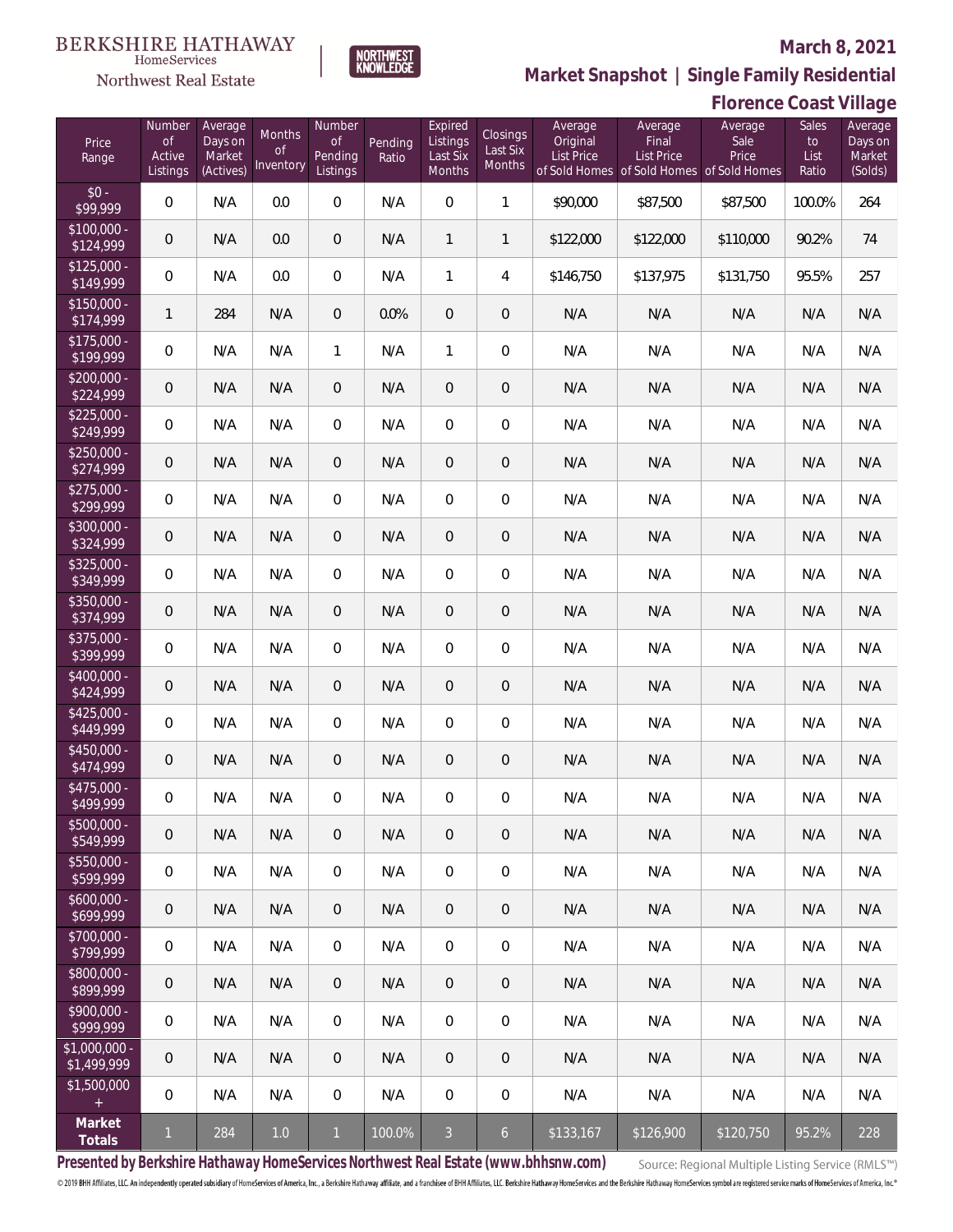

NORTHWEST<br>KNOWLEDGE

Northwest Real Estate

**Market Snapshot | Single Family Residential**

# **Florence Green Trees**

| Price<br>Range               | Number<br>of<br>Active<br>Listings | Average<br>Days on<br>Market<br>(Actives) | <b>Months</b><br><b>of</b><br>Inventory | Number<br>Οf<br>Pending<br>Listings | Pending<br>Ratio | Expired<br>Listings<br>Last Six<br>Months | <b>Closings</b><br>Last Six<br>Months | Average<br>Original<br>List Price | Average<br>Final<br>List Price<br>of Sold Homes of Sold Homes of Sold Homes | Average<br>Sale<br>Price | Sales<br>to<br>List<br>Ratio | Average<br>Days on<br>Market<br>(Solds) |
|------------------------------|------------------------------------|-------------------------------------------|-----------------------------------------|-------------------------------------|------------------|-------------------------------------------|---------------------------------------|-----------------------------------|-----------------------------------------------------------------------------|--------------------------|------------------------------|-----------------------------------------|
| $$0 -$<br>\$149,999          | $\overline{0}$                     | N/A                                       | 0.0                                     | $\overline{0}$                      | N/A              | $\Omega$                                  | 5                                     | \$132,780                         | \$124,580                                                                   | \$109,600                | 88.0%                        | 36                                      |
| $$150,000 -$<br>\$199,999    | $\overline{2}$                     | 113                                       | 2.0                                     | $\overline{2}$                      | 100.0%           | $\overline{0}$                            | 6                                     | \$186,250                         | \$183,417                                                                   | \$181,750                | 99.1%                        | 35                                      |
| $$200,000 -$<br>\$224,999    | $\overline{0}$                     | N/A                                       | 0.0                                     | $\mathbf{1}$                        | N/A              | $\overline{0}$                            | $\mathfrak{Z}$                        | \$229,600                         | \$218,133                                                                   | \$210,833                | 96.7%                        | 136                                     |
| $$225,000 -$<br>\$249,999    | 1                                  | 11                                        | 2.0                                     | $\overline{2}$                      | 200.0%           | $\overline{0}$                            | 3                                     | \$239,800                         | \$239,800                                                                   | \$239,300                | 99.8%                        | 12                                      |
| $$250,000 -$<br>\$274,999    | 1                                  | 39                                        | 3.0                                     | $\overline{0}$                      | 0.0%             | $\Omega$                                  | $\overline{2}$                        | \$277,000                         | \$277,000                                                                   | \$262,000                | 94.6%                        | 13                                      |
| $$275,000 -$<br>\$299,999    | 0                                  | N/A                                       | 0.0                                     | $\overline{2}$                      | N/A              | $\overline{0}$                            | 1                                     | \$299,900                         | \$289,000                                                                   | \$279,000                | 96.5%                        | 65                                      |
| $$300,000 -$<br>\$324,999    | $\overline{0}$                     | N/A                                       | 0.0                                     | $\overline{0}$                      | N/A              | $\overline{0}$                            | 1                                     | \$319,500                         | \$319,500                                                                   | \$319,500                | 100.0%                       | 3                                       |
| $$325,000 -$<br>\$349,999    | 0                                  | N/A                                       | N/A                                     | $\overline{0}$                      | N/A              | $\overline{0}$                            | $\overline{0}$                        | N/A                               | N/A                                                                         | N/A                      | N/A                          | N/A                                     |
| $$350,000 -$<br>\$374,999    | $\overline{0}$                     | N/A                                       | N/A                                     | $\overline{0}$                      | N/A              | $\Omega$                                  | $\overline{0}$                        | N/A                               | N/A                                                                         | N/A                      | N/A                          | N/A                                     |
| $$375,000 -$<br>\$399,999    | 1                                  | 14                                        | N/A                                     | $\mathbf{1}$                        | 100.0%           | $\Omega$                                  | $\overline{0}$                        | N/A                               | N/A                                                                         | N/A                      | N/A                          | N/A                                     |
| $$400,000 -$<br>\$424,999    | 0                                  | N/A                                       | N/A                                     | $\overline{0}$                      | N/A              | $\Omega$                                  | $\overline{0}$                        | N/A                               | N/A                                                                         | N/A                      | N/A                          | N/A                                     |
| $$425,000 -$<br>\$449,999    | 0                                  | N/A                                       | N/A                                     | $\overline{0}$                      | N/A              | $\overline{0}$                            | $\overline{0}$                        | N/A                               | N/A                                                                         | N/A                      | N/A                          | N/A                                     |
| \$450,000 -<br>\$474,999     | $\overline{0}$                     | N/A                                       | N/A                                     | $\overline{0}$                      | N/A              | $\Omega$                                  | $\overline{0}$                        | N/A                               | N/A                                                                         | N/A                      | N/A                          | N/A                                     |
| $$475,000 -$<br>\$499,999    | $\mathbf 0$                        | N/A                                       | N/A                                     | $\overline{0}$                      | N/A              | $\overline{0}$                            | $\overline{0}$                        | N/A                               | N/A                                                                         | N/A                      | N/A                          | N/A                                     |
| $$500,000 -$<br>\$524,999    | $\boldsymbol{0}$                   | N/A                                       | N/A                                     | $\overline{0}$                      | N/A              | $\Omega$                                  | $\overline{0}$                        | N/A                               | N/A                                                                         | N/A                      | N/A                          | N/A                                     |
| \$525,000 -<br>\$549,999     | 0                                  | N/A                                       | N/A                                     | $\overline{0}$                      | N/A              | $\overline{0}$                            | $\mathbf 0$                           | N/A                               | N/A                                                                         | N/A                      | N/A                          | N/A                                     |
| $$550,000 -$<br>\$574,999    | 0                                  | N/A                                       | N/A                                     | $\overline{0}$                      | N/A              | 0                                         | $\mathbf 0$                           | N/A                               | N/A                                                                         | N/A                      | N/A                          | N/A                                     |
| $$575,000 -$<br>\$599,999    | 0                                  | N/A                                       | N/A                                     | $\theta$                            | N/A              | $\mathbf 0$                               | $\theta$                              | N/A                               | N/A                                                                         | N/A                      | N/A                          | N/A                                     |
| $$600,000 -$<br>\$649,999    | $\boldsymbol{0}$                   | N/A                                       | N/A                                     | $\boldsymbol{0}$                    | N/A              | $\boldsymbol{0}$                          | $\mathbf 0$                           | N/A                               | N/A                                                                         | N/A                      | N/A                          | N/A                                     |
| $$650,000 -$<br>\$699,999    | $\mathbf 0$                        | N/A                                       | N/A                                     | $\overline{0}$                      | N/A              | $\overline{0}$                            | $\theta$                              | N/A                               | N/A                                                                         | N/A                      | N/A                          | N/A                                     |
| $$700,000 -$<br>\$799,999    | $\boldsymbol{0}$                   | N/A                                       | N/A                                     | $\boldsymbol{0}$                    | N/A              | $\boldsymbol{0}$                          | $\mathbf 0$                           | N/A                               | N/A                                                                         | N/A                      | N/A                          | N/A                                     |
| $$800,000 -$<br>\$899,999    | $\mathbf 0$                        | N/A                                       | N/A                                     | $\overline{0}$                      | N/A              | $\overline{0}$                            | $\theta$                              | N/A                               | N/A                                                                         | N/A                      | N/A                          | N/A                                     |
| $$900,000 -$<br>\$999,999    | $\boldsymbol{0}$                   | N/A                                       | N/A                                     | $\boldsymbol{0}$                    | N/A              | $\boldsymbol{0}$                          | $\mathbf 0$                           | N/A                               | N/A                                                                         | N/A                      | N/A                          | N/A                                     |
| \$1,000,000 -<br>\$1,499,999 | $\mathbf 0$                        | N/A                                       | N/A                                     | $\overline{0}$                      | N/A              | $\overline{0}$                            | $\mathbf 0$                           | N/A                               | N/A                                                                         | N/A                      | N/A                          | N/A                                     |
| \$1,500,000<br>$\pm$         | $\mathbf 0$                        | N/A                                       | N/A                                     | 0                                   | N/A              | 0                                         | $\mathbf 0$                           | N/A                               | N/A                                                                         | N/A                      | N/A                          | N/A                                     |
| Market<br>Totals             | $\overline{5}$                     | 58                                        | 1.4                                     | $8\,$                               | 160.0%           | $\overline{0}$                            | 21                                    | \$207,762                         | \$202,843                                                                   | \$195,781                | 96.5%                        | $44\,$                                  |

**Presented by Berkshire Hathaway HomeServices Northwest Real Estate (www.bhhsnw.com)**

Source: Regional Multiple Listing Service (RMLS™)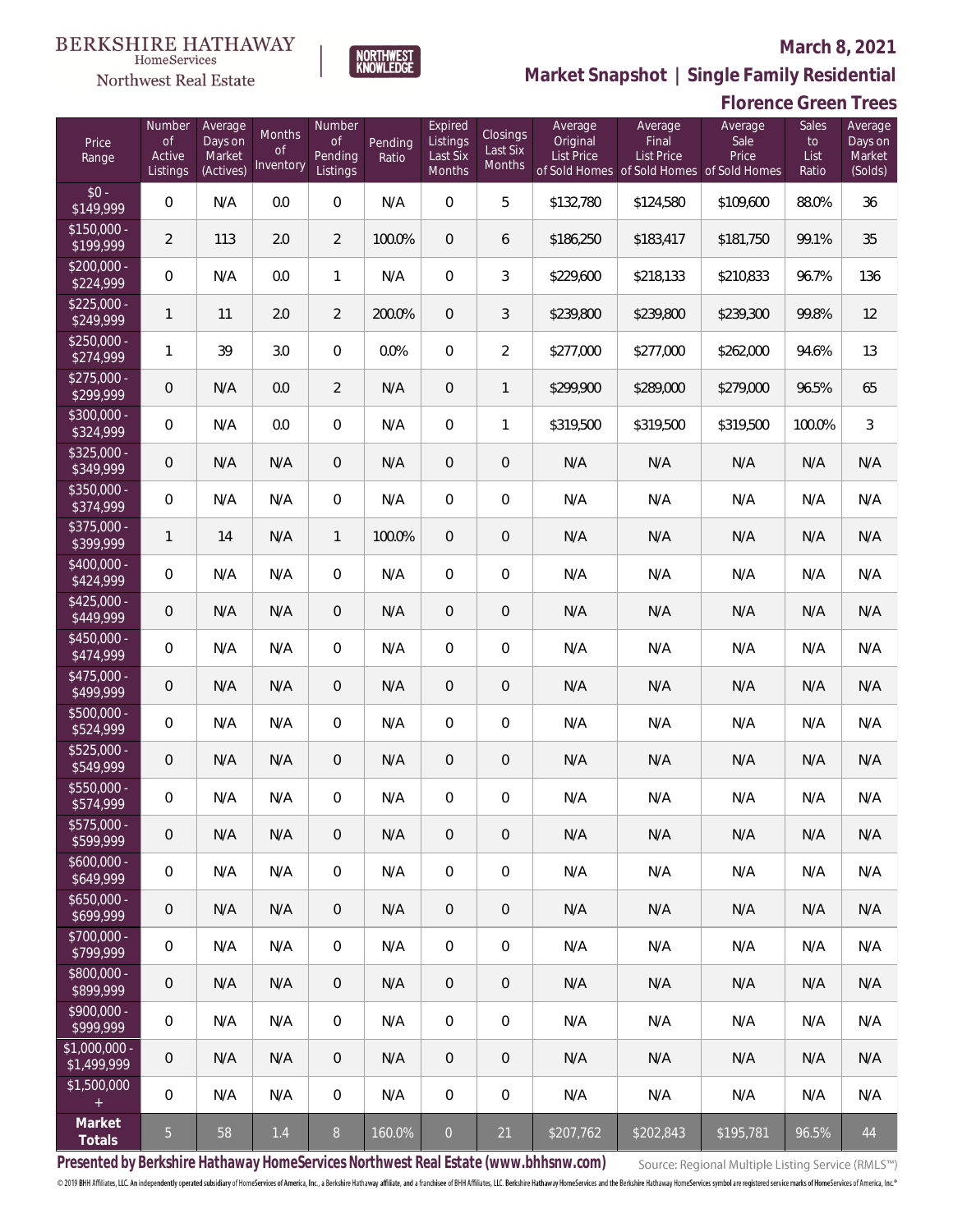**Florence Florentine**



**Market Snapshot | Single Family Residential**

#### **BERKSHIRE HATHAWAY**  $\label{lem:sevices} \textsc{Home} \textsc{Service} \textsc{s}$ Northwest Real Estate

| Price<br>Range               | Number<br><b>of</b><br>Active<br>Listings | Average<br>Days on<br>Market<br>(Actives) | Months<br><b>of</b><br>Inventory | Number<br>$\mathsf{of}$<br>Pending<br>Listings | Pending<br>Ratio | Expired<br>Listings<br>Last Six<br>Months | Closings<br>Last Six<br>Months | Average<br>Original<br><b>List Price</b> | Average<br>Final<br>List Price | Average<br>Sale<br>Price<br>of Sold Homes of Sold Homes of Sold Homes | Sales<br>to<br>List<br>Ratio | Average<br>Days on<br>Market<br>(Solds) |
|------------------------------|-------------------------------------------|-------------------------------------------|----------------------------------|------------------------------------------------|------------------|-------------------------------------------|--------------------------------|------------------------------------------|--------------------------------|-----------------------------------------------------------------------|------------------------------|-----------------------------------------|
| $$0 -$<br>\$149,999          | $\overline{0}$                            | N/A                                       | N/A                              | $\overline{0}$                                 | N/A              | 0                                         | $\overline{0}$                 | N/A                                      | N/A                            | N/A                                                                   | N/A                          | N/A                                     |
| $$150,000 -$<br>\$199,999    | $\overline{0}$                            | N/A                                       | N/A                              | $\overline{0}$                                 | N/A              | 0                                         | 0                              | N/A                                      | N/A                            | N/A                                                                   | N/A                          | N/A                                     |
| $$200,000 -$<br>\$224,999    | $\mathbf 0$                               | N/A                                       | 0.0                              | $\mathbf 0$                                    | N/A              | 0                                         | 1                              | \$209,000                                | \$209,000                      | \$220,000                                                             | 105.3%                       | 10                                      |
| $$225,000 -$<br>\$249,999    | $\overline{0}$                            | N/A                                       | 0.0                              | $\mathbf 0$                                    | N/A              | 0                                         | $\mathbf{1}$                   | \$230,000                                | \$230,000                      | \$225,000                                                             | 97.8%                        | $\mathbf{1}$                            |
| $$250,000 -$<br>\$274,999    | $\mathbf 0$                               | N/A                                       | 0.0                              | $\mathbf{1}$                                   | N/A              | 0                                         | 4                              | \$271,475                                | \$267,725                      | \$260,638                                                             | 97.4%                        | 49                                      |
| $$275,000 -$<br>\$299,999    | $\overline{0}$                            | N/A                                       | 0.0                              | $\mathbf{1}$                                   | N/A              | 0                                         | 4                              | \$302,350                                | \$291,100                      | \$285,500                                                             | 98.1%                        | 35                                      |
| $$300,000 -$<br>\$324,999    | $\mathbf{1}$                              | 229                                       | 1.0                              | $\overline{0}$                                 | 0.0%             | 0                                         | 6                              | \$313,967                                | \$309,800                      | \$312,150                                                             | 100.8%                       | 38                                      |
| $$325,000 -$<br>\$349,999    | $\overline{0}$                            | N/A                                       | 0.0                              | $\theta$                                       | N/A              | 0                                         | 3                              | \$342,267                                | \$342,267                      | \$345,600                                                             | 101.0%                       | $\overline{2}$                          |
| $$350,000 -$<br>\$374,999    | $\mathbf 0$                               | N/A                                       | 0.0                              | $\boldsymbol{0}$                               | N/A              | 0                                         | $\overline{2}$                 | \$377,450                                | \$367,450                      | \$354,950                                                             | 96.6%                        | 146                                     |
| \$375,000 -<br>\$399,999     | $\overline{0}$                            | N/A                                       | N/A                              | $\overline{2}$                                 | N/A              | 0                                         | $\mathbf 0$                    | N/A                                      | N/A                            | N/A                                                                   | N/A                          | N/A                                     |
| $$400,000 -$<br>\$424,999    | $\mathbf 0$                               | N/A                                       | N/A                              | $\mathbf{1}$                                   | N/A              | 0                                         | $\boldsymbol{0}$               | N/A                                      | N/A                            | N/A                                                                   | N/A                          | N/A                                     |
| $$425,000 -$<br>\$449,999    | $\overline{0}$                            | N/A                                       | 0.0                              | $\overline{0}$                                 | N/A              | 0                                         | $\mathbf{1}$                   | \$429,900                                | \$429,900                      | \$430,000                                                             | 100.0%                       | 21                                      |
| $$450,000 -$<br>\$474,999    | $\mathbf 0$                               | N/A                                       | N/A                              | $\overline{0}$                                 | N/A              | 0                                         | $\boldsymbol{0}$               | N/A                                      | N/A                            | N/A                                                                   | N/A                          | N/A                                     |
| $$475,000 -$<br>\$499,999    | $\overline{0}$                            | N/A                                       | N/A                              | $\overline{0}$                                 | N/A              | 0                                         | $\mathbf 0$                    | N/A                                      | N/A                            | N/A                                                                   | N/A                          | N/A                                     |
| \$500,000 -<br>\$524,999     | $\mathbf 0$                               | N/A                                       | N/A                              | $\boldsymbol{0}$                               | N/A              | 0                                         | $\boldsymbol{0}$               | N/A                                      | N/A                            | N/A                                                                   | N/A                          | N/A                                     |
| \$525,000 -<br>\$549,999     | $\theta$                                  | N/A                                       | N/A                              | $\mathbf 0$                                    | N/A              | 0                                         | $\mathbf 0$                    | N/A                                      | N/A                            | N/A                                                                   | N/A                          | N/A                                     |
| \$550,000 -<br>\$574,999     | $\mathbf 0$                               | N/A                                       | N/A                              | 0                                              | N/A              | 0                                         | $\boldsymbol{0}$               | N/A                                      | N/A                            | N/A                                                                   | N/A                          | N/A                                     |
| $$575,000 -$<br>\$599,999    | $\theta$                                  | N/A                                       | N/A                              | 0                                              | N/A              | 0                                         | $\overline{0}$                 | N/A                                      | N/A                            | N/A                                                                   | N/A                          | N/A                                     |
| $$600,000 -$<br>\$649,999    | $\mathbb O$                               | N/A                                       | N/A                              | 0                                              | N/A              | 0                                         | $\overline{0}$                 | N/A                                      | N/A                            | N/A                                                                   | N/A                          | N/A                                     |
| $$650,000 -$<br>\$699,999    | $\overline{0}$                            | N/A                                       | N/A                              | $\theta$                                       | N/A              | 0                                         | $\overline{0}$                 | N/A                                      | N/A                            | N/A                                                                   | N/A                          | N/A                                     |
| \$700,000 -<br>\$799,999     | $\mathbb O$                               | N/A                                       | N/A                              | $\boldsymbol{0}$                               | N/A              | 0                                         | $\overline{0}$                 | N/A                                      | N/A                            | N/A                                                                   | N/A                          | N/A                                     |
| \$800,000 -<br>\$899,999     | $\theta$                                  | N/A                                       | N/A                              | $\theta$                                       | N/A              | 0                                         | $\mathbf 0$                    | N/A                                      | N/A                            | N/A                                                                   | N/A                          | N/A                                     |
| \$900,000 -<br>\$999,999     | $\mathbb O$                               | N/A                                       | N/A                              | 0                                              | N/A              | 0                                         | $\overline{0}$                 | N/A                                      | N/A                            | N/A                                                                   | N/A                          | N/A                                     |
| \$1,000,000 -<br>\$1,499,999 | $\overline{0}$                            | N/A                                       | N/A                              | $\mathbf 0$                                    | N/A              | 0                                         | $\mathbf 0$                    | N/A                                      | N/A                            | N/A                                                                   | N/A                          | N/A                                     |
| \$1,500,000<br>$\pm$         | $\mathbf 0$                               | N/A                                       | N/A                              | 0                                              | N/A              | $\overline{0}$                            | 0                              | N/A                                      | N/A                            | N/A                                                                   | N/A                          | N/A                                     |
| Market<br>Totals             | $\mathbf{1}$                              | 229                                       | 0.3                              | 5 <sub>1</sub>                                 | 500.0%           | $\overline{0}$                            | 22                             | \$310,441                                | \$305,668                      | \$303,598                                                             | 99.3%                        | 40                                      |

**Presented by Berkshire Hathaway HomeServices Northwest Real Estate (www.bhhsnw.com)**

Source: Regional Multiple Listing Service (RMLS™)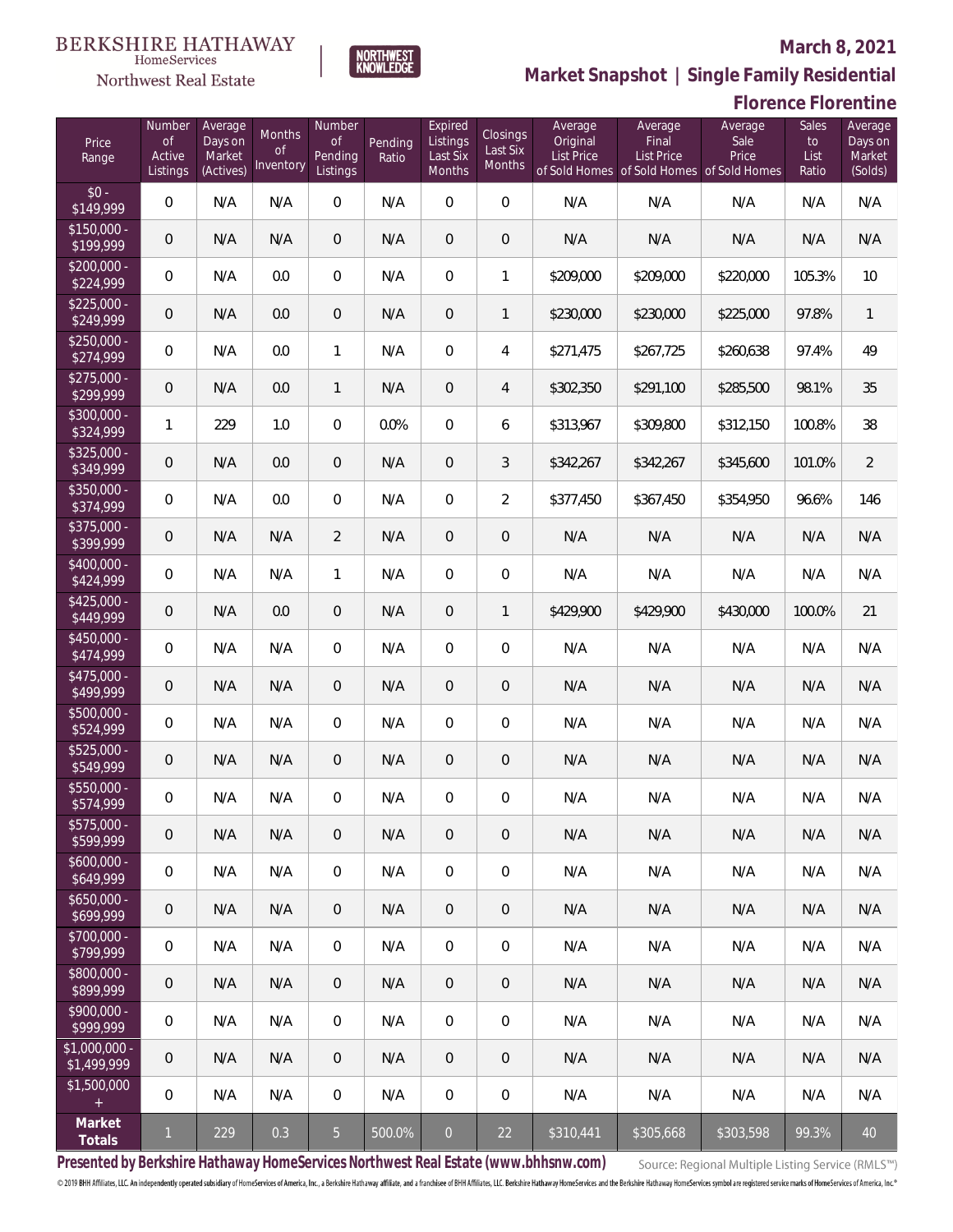

Northwest Real Estate

# **Market Snapshot | Single Family Residential**

| Price<br>Range               | Number<br><b>of</b><br>Active<br>Listings | Average<br>Days on<br>Market<br>(Actives) | Months<br><b>of</b><br>Inventory | Number<br><b>of</b><br>Pending<br>Listings | Pending<br>Ratio | Expired<br>Listings<br>Last Six<br>Months | <b>Closings</b><br>Last Six<br>Months | Average<br>Original<br><b>List Price</b> | Average<br>Final<br><b>List Price</b><br>of Sold Homes of Sold Homes of Sold Homes | Average<br>Sale<br>Price | Sales<br>to<br>List<br>Ratio | Average<br>Days on<br>Market<br>(Solds) |
|------------------------------|-------------------------------------------|-------------------------------------------|----------------------------------|--------------------------------------------|------------------|-------------------------------------------|---------------------------------------|------------------------------------------|------------------------------------------------------------------------------------|--------------------------|------------------------------|-----------------------------------------|
| $$0 -$<br>$\sqrt{$149,999}$  | $\overline{0}$                            | N/A                                       | 0.0                              | $\overline{0}$                             | N/A              | $\overline{0}$                            | $\mathfrak{Z}$                        | \$121,300                                | \$121,300                                                                          | \$114,967                | 94.8%                        | 10                                      |
| $$150,000 -$<br>\$199,999    | 5                                         | 21                                        | 7.5                              | $\overline{0}$                             | 0.0%             | $\overline{0}$                            | $\overline{4}$                        | \$185,225                                | \$177,725                                                                          | \$162,250                | 91.3%                        | 83                                      |
| $$200,000 -$<br>\$224,999    | 8                                         | 26                                        | 16.0                             | $\overline{0}$                             | 0.0%             | $\overline{0}$                            | 3                                     | \$217,333                                | \$215,333                                                                          | \$218,000                | 101.2%                       | 124                                     |
| $$225,000 -$<br>\$249,999    | $\overline{0}$                            | N/A                                       | 0.0                              | $\overline{2}$                             | N/A              | $\overline{0}$                            | $\overline{7}$                        | \$247,657                                | \$244,157                                                                          | \$242,250                | 99.2%                        | 66                                      |
| $$250,000 -$<br>\$274,999    | $\overline{0}$                            | N/A                                       | 0.0                              | $\overline{0}$                             | N/A              | $\overline{0}$                            | $\overline{7}$                        | \$269,643                                | \$268,214                                                                          | \$262,714                | 97.9%                        | 44                                      |
| $$275,000 -$<br>\$299,999    | 6                                         | 84                                        | 4.5                              | 5                                          | 83.3%            | $\overline{0}$                            | 8                                     | \$270,613                                | \$283,113                                                                          | \$284,188                | 100.4%                       | 85                                      |
| $$300,000 -$<br>\$324,999    | 1                                         | 18                                        | 0.8                              | $\overline{2}$                             | 200.0%           | $\overline{0}$                            | 8                                     | \$319,425                                | \$318,925                                                                          | \$307,813                | 96.5%                        | 12                                      |
| $$325,000 -$<br>\$349,999    | $\overline{2}$                            | 74                                        | 4.0                              | $\mathfrak{Z}$                             | 150.0%           | $\overline{2}$                            | 3                                     | \$346,000                                | \$333,300                                                                          | \$328,300                | 98.5%                        | 24                                      |
| $$350,000 -$<br>\$374,999    | $\overline{0}$                            | N/A                                       | 0.0                              | $\mathbf{1}$                               | N/A              | $\mathbf 0$                               | 9                                     | \$369,175                                | \$365,398                                                                          | \$356,706                | 97.6%                        | 18                                      |
| $$375,000 -$<br>\$399,999    | $\overline{a}$                            | 77                                        | 1.5                              | 4                                          | 200.0%           | $\overline{2}$                            | 8                                     | \$395,150                                | \$395,150                                                                          | \$386,175                | 97.7%                        | 28                                      |
| $$400,000 -$<br>\$424,999    | $\overline{0}$                            | N/A                                       | 0.0                              | $\mathbf{1}$                               | N/A              | $\mathbf 0$                               | $\overline{4}$                        | \$442,475                                | \$412,475                                                                          | \$409,500                | 99.3%                        | 41                                      |
| $$425,000 -$<br>\$449,999    | $\mathbf{1}$                              | $\overline{2}$                            | 1.0                              | $\overline{0}$                             | 0.0%             | $\overline{0}$                            | 6                                     | \$437,027                                | \$437,027                                                                          | \$433,317                | 99.2%                        | 6                                       |
| $$450,000 -$<br>\$474,999    | 1                                         | $\overline{4}$                            | 3.0                              | $\Omega$                                   | 0.0%             | $\mathbf 0$                               | $\overline{2}$                        | \$467,500                                | \$467,500                                                                          | \$461,500                | 98.7%                        | $\overline{4}$                          |
| $$475,000 -$<br>\$499,999    | $\mathbf{1}$                              | $\overline{3}$                            | 1.5                              | $\overline{2}$                             | 200.0%           | $\overline{0}$                            | $\overline{4}$                        | \$495,225                                | \$495,225                                                                          | \$491,275                | 99.2%                        | 40                                      |
| $$500,000 -$<br>\$524,999    | $\overline{0}$                            | N/A                                       | 0.0                              | $\overline{0}$                             | N/A              | $\overline{0}$                            | $\overline{2}$                        | \$522,350                                | \$527,500                                                                          | \$512,500                | 97.2%                        | 71                                      |
| \$525,000 -<br>\$549,999     | 1                                         | 49                                        | 2.0                              | $\overline{0}$                             | 0.0%             | $\overline{0}$                            | $\mathfrak{Z}$                        | \$542,983                                | \$542,983                                                                          | \$535,833                | 98.7%                        | 14                                      |
| $$550,000 -$<br>\$574,999    | $\mathbf 0$                               | N/A                                       | 0.0                              | $\overline{0}$                             | N/A              | $\overline{0}$                            | $\overline{a}$                        | \$572,100                                | \$572,100                                                                          | \$557,350                | 97.4%                        | 14                                      |
| \$575,000 -<br>\$599,999     | $\mathbf 0$                               | N/A                                       | 0.0                              | $\mathbf{1}$                               | N/A              | $\mathbf 0$                               | $\mathbf{1}$                          | \$599,000                                | \$599,000                                                                          | \$599,000                | 100.0%                       | 19                                      |
| $$600,000 -$<br>\$649,999    | $\,0\,$                                   | N/A                                       | 0.0                              | $\mathbf 0$                                | N/A              | $\mathbf 0$                               | $\overline{4}$                        | \$681,950                                | \$651,950                                                                          | \$634,225                | 97.3%                        | 164                                     |
| $$650,000 -$<br>\$699,999    | 1                                         | 140                                       | N/A                              | $\overline{0}$                             | 0.0%             | $\overline{0}$                            | 0                                     | N/A                                      | N/A                                                                                | N/A                      | N/A                          | N/A                                     |
| $$700,000 -$<br>\$799,999    | 1                                         | 108                                       | 3.0                              | $\overline{0}$                             | 0.0%             | $\mathbf{1}$                              | $\overline{2}$                        | \$795,750                                | \$795,750                                                                          | \$786,250                | 98.8%                        | 234                                     |
| $$800,000 -$<br>\$899,999    | 1                                         | 193                                       | N/A                              | $\overline{0}$                             | 0.0%             | $\overline{0}$                            | 0                                     | N/A                                      | N/A                                                                                | N/A                      | N/A                          | N/A                                     |
| $$900,000 -$<br>\$999,999    | 1                                         | 222                                       | N/A                              | $\mathbf 0$                                | 0.0%             | $\mathbf 0$                               | 0                                     | N/A                                      | N/A                                                                                | N/A                      | N/A                          | N/A                                     |
| \$1,000,000 -<br>\$1,499,999 | $\mathbf 0$                               | N/A                                       | N/A                              | $\overline{0}$                             | N/A              | $\overline{0}$                            | 0                                     | N/A                                      | N/A                                                                                | N/A                      | N/A                          | N/A                                     |
| \$1,500,000<br>$^+$          | 1                                         | 420                                       | N/A                              | $\overline{0}$                             | 0.0%             | $\overline{0}$                            | 0                                     | N/A                                      | N/A                                                                                | N/A                      | N/A                          | N/A                                     |
| Market<br>Totals             | 33                                        | 69                                        | $2.2$                            | 21                                         | 63.6%            | $5\overline{)}$                           | 90                                    | \$374,045                                | \$370,975                                                                          | \$364,277                | 98.2%                        | 50                                      |

NORTHWEST<br>KNOWLEDGE

**Presented by Berkshire Hathaway HomeServices Northwest Real Estate (www.bhhsnw.com)**

Source: Regional Multiple Listing Service (RMLS™)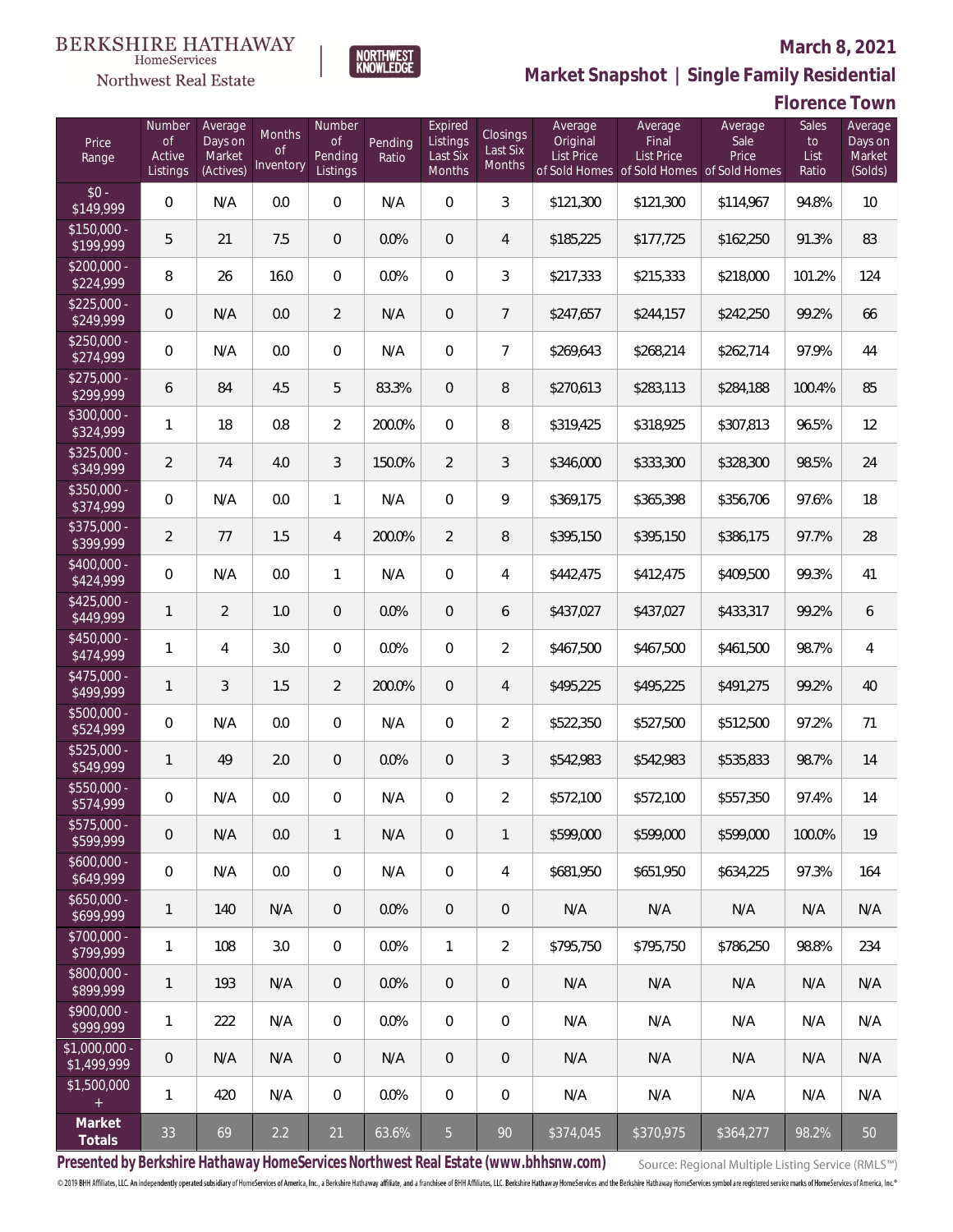

NORTHWEST<br>KNOWLEDGE

Northwest Real Estate

# **Market Snapshot | Single Family Residential**

**Florence Beach**

| Price<br>Range                | Number<br>of<br>Active<br>Listings | Average<br>Days on<br>Market<br>(Actives) | <b>Months</b><br>Οf<br>Inventory | Number<br><b>of</b><br>Pending<br>Listings | Pending<br>Ratio | Expired<br>Listings<br>Last Six<br>Months | Closings<br>Last Six<br>Months | Average<br>Original<br><b>List Price</b> | Average<br>Final<br>List Price<br>of Sold Homes of Sold Homes | Average<br>Sale<br>Price<br>of Sold Homes | Sales<br>to<br>List<br>Ratio | Average<br>Days on<br>Market<br>(Solds) |
|-------------------------------|------------------------------------|-------------------------------------------|----------------------------------|--------------------------------------------|------------------|-------------------------------------------|--------------------------------|------------------------------------------|---------------------------------------------------------------|-------------------------------------------|------------------------------|-----------------------------------------|
| $$0 -$<br>\$149,999           | $\overline{0}$                     | N/A                                       | 0.0                              | 1                                          | N/A              | 1                                         | 1                              | \$149,000                                | \$149,000                                                     | \$140,000                                 | 94.0%                        | 4                                       |
| $$150,000 -$<br>\$199,999     | $\overline{0}$                     | N/A                                       | 0.0                              | $\overline{0}$                             | N/A              | $\overline{0}$                            | 5                              | \$196,360                                | \$187,380                                                     | \$181,580                                 | 96.9%                        | 18                                      |
| $$200,000 -$<br>\$224,999     | $\overline{0}$                     | N/A                                       | N/A                              | $\overline{0}$                             | N/A              | $\overline{0}$                            | $\overline{0}$                 | N/A                                      | N/A                                                           | N/A                                       | N/A                          | N/A                                     |
| $$225,000 -$<br>\$249,999     | 0                                  | N/A                                       | 0.0                              | $\overline{0}$                             | N/A              | $\overline{0}$                            | $\overline{2}$                 | \$232,000                                | \$232,000                                                     | \$229,500                                 | 98.9%                        | 21                                      |
| $$250,000 -$<br>\$274,999     | $\overline{0}$                     | N/A                                       | 0.0                              | $\overline{0}$                             | N/A              | $\overline{0}$                            | 3                              | \$254,633                                | \$254,633                                                     | \$256,833                                 | 100.9%                       | 10                                      |
| $$275,000 -$<br>\$299,999     | 0                                  | N/A                                       | 0.0                              | $\overline{0}$                             | N/A              | $\overline{0}$                            | $7\overline{ }$                | \$304,000                                | \$302,429                                                     | \$288,500                                 | 95.4%                        | 19                                      |
| \$300,000 -<br>\$324,999      | $\overline{0}$                     | N/A                                       | 0.0                              | $\overline{0}$                             | N/A              | $\overline{0}$                            | $\overline{2}$                 | \$302,450                                | \$302,450                                                     | \$310,000                                 | 102.5%                       | $\overline{7}$                          |
| $$325,000 -$<br>\$349,999     | $\overline{0}$                     | N/A                                       | 0.0                              | $\overline{0}$                             | N/A              | $\overline{0}$                            | 3                              | \$318,267                                | \$318,267                                                     | \$330,000                                 | 103.7%                       | 10                                      |
| \$350,000 -<br>\$374,999      | $\overline{0}$                     | N/A                                       | N/A                              | $\overline{0}$                             | N/A              | $\overline{0}$                            | $\mathbf 0$                    | N/A                                      | N/A                                                           | N/A                                       | N/A                          | N/A                                     |
| \$375,000 -<br>\$399,999      | 0                                  | N/A                                       | 0.0                              | $\overline{0}$                             | N/A              | $\overline{0}$                            | 3                              | \$414,333                                | \$405,967                                                     | \$390,833                                 | 96.3%                        | 99                                      |
| \$400,000 -<br>\$424,999      | $\overline{0}$                     | N/A                                       | 0.0                              | $\overline{0}$                             | N/A              | $\mathbf{1}$                              | $\mathbf{1}$                   | \$409,000                                | \$409,000                                                     | \$409,000                                 | 100.0%                       | 3                                       |
| $$425,000 -$<br>\$449,999     | 0                                  | N/A                                       | N/A                              | $\mathbf{1}$                               | N/A              | $\mathbf{1}$                              | $\mathbf 0$                    | N/A                                      | N/A                                                           | N/A                                       | N/A                          | N/A                                     |
| $$450,000 -$<br>\$474,999     | $\overline{0}$                     | N/A                                       | 0.0                              | $\mathbf{1}$                               | N/A              | $\overline{0}$                            | $\mathbf{1}$                   | \$495,000                                | \$495,000                                                     | \$470,000                                 | 94.9%                        | 38                                      |
| $$475,000 -$<br>\$499,999     | 0                                  | N/A                                       | 0.0                              | $\overline{0}$                             | N/A              | $\overline{0}$                            | 3                              | \$502,500                                | \$497,000                                                     | \$495,500                                 | 99.7%                        | 33                                      |
| $$500,000 -$<br>\$524,999     | $\overline{0}$                     | N/A                                       | N/A                              | $\overline{0}$                             | N/A              | $\overline{0}$                            | $\mathbf 0$                    | N/A                                      | N/A                                                           | N/A                                       | N/A                          | N/A                                     |
| $$525,000 -$<br>\$549,999     | 0                                  | N/A                                       | 0.0                              | $\overline{0}$                             | N/A              | $\overline{0}$                            | $\mathbf{1}$                   | \$550,000                                | \$539,900                                                     | \$544,000                                 | 100.8%                       | 270                                     |
| \$550,000 -<br>\$574,999      | 0                                  | N/A                                       | N/A                              | 0                                          | N/A              | 1                                         | $\mathbf 0$                    | N/A                                      | N/A                                                           | N/A                                       | N/A                          | N/A                                     |
| $$575,000 -$<br>\$599,999     | 0                                  | N/A                                       | 0.0                              | $\overline{0}$                             | N/A              | $\overline{0}$                            | $\overline{2}$                 | \$614,450                                | \$599.450                                                     | \$587,000                                 | 97.9%                        | 41                                      |
| $$600,000 -$<br>\$649,999     | 1                                  | 309                                       | N/A                              | $\overline{0}$                             | 0.0%             | $\overline{0}$                            | 0                              | N/A                                      | N/A                                                           | N/A                                       | N/A                          | N/A                                     |
| $$650,000 -$<br>\$699,999     | 1                                  | 18                                        | N/A                              | $\overline{0}$                             | 0.0%             | $\overline{0}$                            | $\mathbf 0$                    | N/A                                      | N/A                                                           | N/A                                       | N/A                          | N/A                                     |
| $$700,000 -$<br>\$799,999     | $\mathbf 0$                        | N/A                                       | 0.0                              | $\mathbf 0$                                | N/A              | $\boldsymbol{0}$                          | 1                              | \$774,000                                | \$745,000                                                     | \$745,000                                 | 100.0%                       | 681                                     |
| $$800,000 -$<br>\$899,999     | $\overline{0}$                     | N/A                                       | N/A                              | $\overline{0}$                             | N/A              | $\overline{0}$                            | $\mathbf 0$                    | N/A                                      | N/A                                                           | N/A                                       | N/A                          | N/A                                     |
| $$900,000 -$<br>\$999,999     | $\mathbf 0$                        | N/A                                       | N/A                              | $\mathbf 0$                                | N/A              | $\boldsymbol{0}$                          | $\mathbf 0$                    | N/A                                      | N/A                                                           | N/A                                       | N/A                          | N/A                                     |
| $$1,000,000 -$<br>\$1,499,999 | $\overline{0}$                     | N/A                                       | N/A                              | $\overline{0}$                             | N/A              | $\overline{0}$                            | $\mathbf 0$                    | N/A                                      | N/A                                                           | N/A                                       | N/A                          | N/A                                     |
| \$1,500,000<br>$+$            | $\mathbf 0$                        | N/A                                       | N/A                              | $\mathbf 0$                                | N/A              | $\overline{0}$                            | 0                              | N/A                                      | N/A                                                           | N/A                                       | N/A                          | N/A                                     |
| Market<br>Totals              | $\overline{a}$                     | 164                                       | 0.3                              | $\overline{3}$                             | 150.0%           | $\overline{4}$                            | 35                             | \$350,109                                | \$345,349                                                     | \$340,226                                 | 98.5%                        | 52                                      |

**Presented by Berkshire Hathaway HomeServices Northwest Real Estate (www.bhhsnw.com)**

Source: Regional Multiple Listing Service (RMLS™)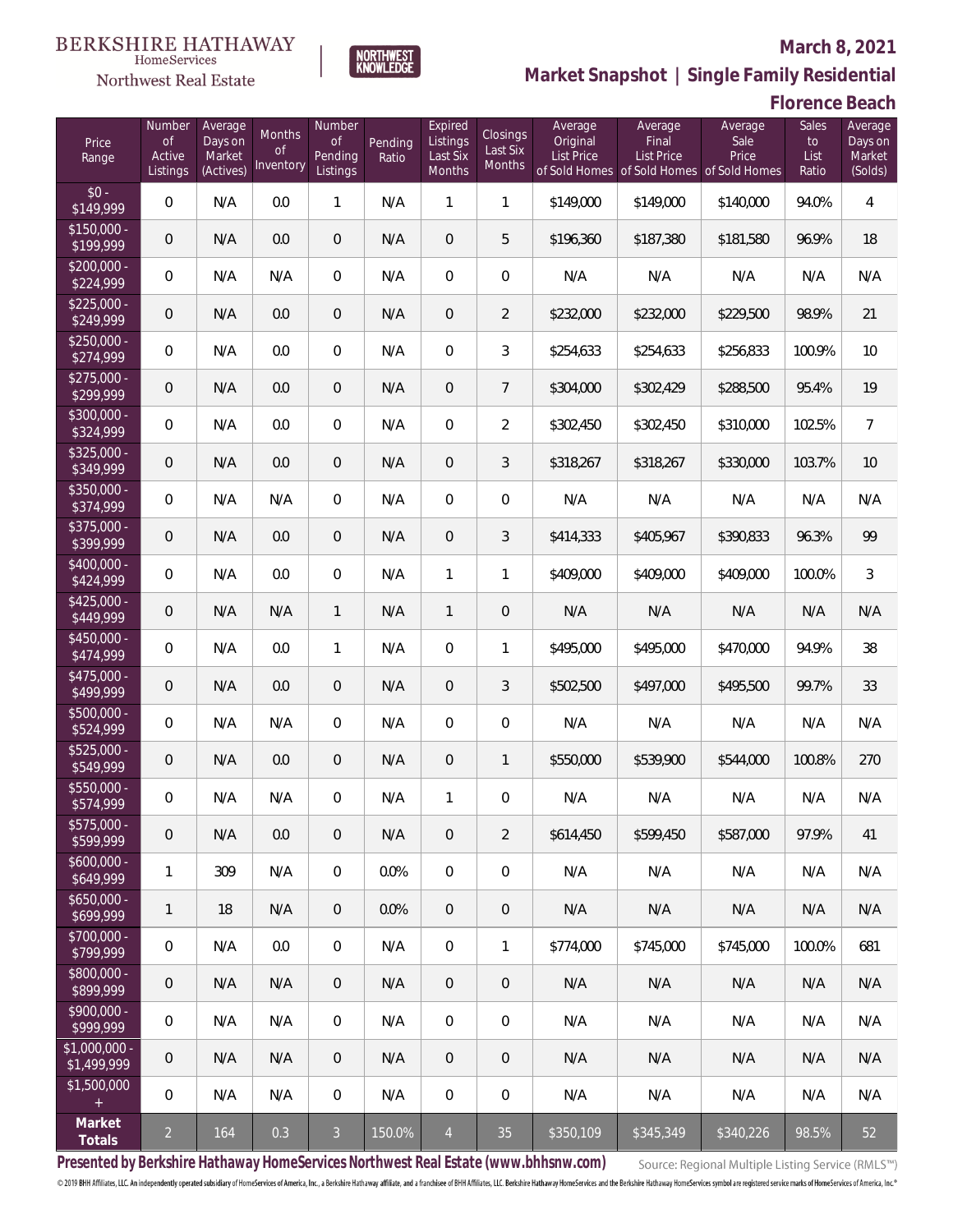

NORTHWEST<br>KNOWLEDGE

Northwest Real Estate

# **Market Snapshot | Single Family Residential**

| <b>Florence North</b> |  |
|-----------------------|--|
|-----------------------|--|

| Price<br>Range               | Number<br><b>of</b><br>Active<br>Listings | Average<br>Days on<br>Market<br>(Actives) | Months<br><b>of</b><br>Inventory | Number<br><b>of</b><br>Pending<br>Listings | Pending<br>Ratio | Expired<br>Listings<br>Last Six<br>Months | Closings<br>Last Six<br>Months | Average<br>Original<br><b>List Price</b> | Average<br>Final<br><b>List Price</b><br>of Sold Homes of Sold Homes of Sold Homes | Average<br>Sale<br>Price | Sales<br>to<br>List<br>Ratio | Average<br>Days on<br>Market<br>(Solds) |
|------------------------------|-------------------------------------------|-------------------------------------------|----------------------------------|--------------------------------------------|------------------|-------------------------------------------|--------------------------------|------------------------------------------|------------------------------------------------------------------------------------|--------------------------|------------------------------|-----------------------------------------|
| $$0 -$<br>\$149,999          | $\overline{0}$                            | N/A                                       | 0.0                              | $\overline{0}$                             | N/A              | $\overline{0}$                            | $\mathbf{1}$                   | \$99,000                                 | \$99,000                                                                           | \$89,000                 | 89.9%                        | 465                                     |
| $$150,000 -$<br>\$199,999    | $\mathbf{1}$                              | 173                                       | 1.5                              | $\mathbf{1}$                               | 100.0%           | $\overline{0}$                            | $\overline{4}$                 | \$199,475                                | \$186,125                                                                          | \$179,813                | 96.6%                        | 83                                      |
| $$200,000 -$<br>\$224,999    | 0                                         | N/A                                       | 0.0                              | $\overline{0}$                             | N/A              | $\overline{0}$                            | $\mathbf{1}$                   | \$306,000                                | \$275,000                                                                          | \$223,000                | 81.1%                        | 335                                     |
| $$225,000 -$<br>\$249,999    | 0                                         | N/A                                       | 0.0                              | $\overline{0}$                             | N/A              | $\mathbf{1}$                              | $\overline{2}$                 | \$262,250                                | \$259,975                                                                          | \$230,500                | 88.7%                        | 102                                     |
| $$250,000 -$<br>\$274,999    | 0                                         | N/A                                       | N/A                              | $\overline{0}$                             | N/A              | $\mathbf 0$                               | $\overline{0}$                 | N/A                                      | N/A                                                                                | N/A                      | N/A                          | N/A                                     |
| $$275,000 -$<br>\$299,999    | 0                                         | N/A                                       | 0.0                              | $\overline{0}$                             | N/A              | $\overline{0}$                            | $\overline{4}$                 | \$291,850                                | \$291,500                                                                          | \$290,875                | 99.8%                        | 196                                     |
| $$300,000 -$<br>\$324,999    | 0                                         | N/A                                       | 0.0                              | $\overline{0}$                             | N/A              | $\mathbf 0$                               | 1                              | \$300,000                                | \$300,000                                                                          | \$305,000                | 101.7%                       | 13                                      |
| $$325,000 -$<br>\$349,999    | 0                                         | N/A                                       | 0.0                              | $\mathbf{1}$                               | N/A              | $\mathbf{1}$                              | 1                              | \$349,975                                | \$329,975                                                                          | \$329,975                | 100.0%                       | 55                                      |
| $$350,000 -$<br>\$374,999    | 0                                         | N/A                                       | 0.0                              | $\mathbf{1}$                               | N/A              | $\mathbf 0$                               | 3                              | \$361,667                                | \$359,633                                                                          | \$355,000                | 98.7%                        | 29                                      |
| $$375,000 -$<br>\$399,999    | 0                                         | N/A                                       | 0.0                              | $\overline{0}$                             | N/A              | $\overline{0}$                            | $\mathbf{1}$                   | \$395,000                                | \$395,000                                                                          | \$386,000                | 97.7%                        | $\overline{2}$                          |
| $$400,000 -$<br>\$424,999    | 0                                         | N/A                                       | 0.0                              | $\mathbf 0$                                | N/A              | $\mathbf 0$                               | $\overline{2}$                 | \$417,000                                | \$417,000                                                                          | \$419,500                | 100.6%                       | 50                                      |
| $$425,000 -$<br>\$449,999    | 0                                         | N/A                                       | 0.0                              | $\overline{0}$                             | N/A              | $\overline{0}$                            | 3                              | \$455,167                                | \$441,000                                                                          | \$443,000                | 100.5%                       | 56                                      |
| $$450,000 -$<br>\$474,999    | $\mathbf{1}$                              | 297                                       | 6.0                              | $\overline{0}$                             | 0.0%             | $\mathbf 0$                               | 1                              | \$449,000                                | \$449,000                                                                          | \$459,000                | 102.2%                       | 6                                       |
| $$475,000 -$<br>\$499,999    | 0                                         | N/A                                       | N/A                              | $\overline{0}$                             | N/A              | $\overline{0}$                            | $\mathbf 0$                    | N/A                                      | N/A                                                                                | N/A                      | N/A                          | N/A                                     |
| \$500,000 -<br>\$524,999     | 0                                         | N/A                                       | N/A                              | $\overline{0}$                             | N/A              | $\overline{0}$                            | $\overline{0}$                 | N/A                                      | N/A                                                                                | N/A                      | N/A                          | N/A                                     |
| \$525,000 -<br>\$549,999     | 0                                         | N/A                                       | N/A                              | $\overline{0}$                             | N/A              | $\overline{0}$                            | $\mathbf 0$                    | N/A                                      | N/A                                                                                | N/A                      | N/A                          | N/A                                     |
| \$550,000 -<br>\$574,999     | 0                                         | N/A                                       | 0.0                              | $\overline{0}$                             | N/A              | $\overline{0}$                            | 1                              | \$569,000                                | \$569,000                                                                          | \$569,000                | 100.0%                       | 103                                     |
| \$575,000 -<br>\$599,999     | 0                                         | N/A                                       | 0.0                              | $\mathbf 0$                                | N/A              | $\mathbf 0$                               | $\mathbf{1}$                   | \$650,000                                | \$615,000                                                                          | \$590,000                | 95.9%                        | 66                                      |
| $$600,000 -$<br>\$649,999    | $\boldsymbol{0}$                          | N/A                                       | 0.0                              | $\mathbf 0$                                | N/A              | $\mathbf 0$                               | $\overline{2}$                 | \$660,000                                | \$632,000                                                                          | \$632,000                | 100.0%                       | 139                                     |
| \$650,000 -<br>\$699,999     | $\boldsymbol{0}$                          | N/A                                       | 0.0                              | $\overline{0}$                             | N/A              | $\overline{0}$                            | $\mathbf{1}$                   | \$695,000                                | \$695,000                                                                          | \$650,000                | 93.5%                        | 137                                     |
| \$700,000 -<br>\$799,999     | 0                                         | N/A                                       | N/A                              | $\overline{0}$                             | N/A              | $\mathbf{1}$                              | 0                              | N/A                                      | N/A                                                                                | N/A                      | N/A                          | N/A                                     |
| \$800,000 -<br>\$899,999     | $\boldsymbol{0}$                          | N/A                                       | N/A                              | $\overline{2}$                             | N/A              | $\overline{0}$                            | 0                              | N/A                                      | N/A                                                                                | N/A                      | N/A                          | N/A                                     |
| $$900,000 -$<br>\$999,999    | 0                                         | N/A                                       | 0.0                              | $\overline{0}$                             | N/A              | $\mathbf 0$                               | 1                              | \$1,200,000                              | \$980,000                                                                          | \$910,000                | 92.9%                        | 262                                     |
| \$1,000,000 -<br>\$1,499,999 | 1                                         | 276                                       | 6.0                              | $\overline{0}$                             | 0.0%             | $\overline{0}$                            | $\mathbf{1}$                   | \$1,495,000                              | \$1,495,000                                                                        | \$1,350,000              | 90.3%                        | 11                                      |
| \$1,500,000<br>$\pm$         | 1                                         | 556                                       | N/A                              | $\overline{0}$                             | 0.0%             | $\mathbf 0$                               | 0                              | N/A                                      | N/A                                                                                | N/A                      | N/A                          | N/A                                     |
| Market<br>Totals             | $\overline{4}$                            | 326                                       | 0.8                              | 5 <sub>5</sub>                             | 125.0%           | $\overline{3}$                            | 31                             | \$438,783                                | \$423,623                                                                          | \$409,733                | 96.7%                        | 110                                     |

**Presented by Berkshire Hathaway HomeServices Northwest Real Estate (www.bhhsnw.com)**

Source: Regional Multiple Listing Service (RMLS™)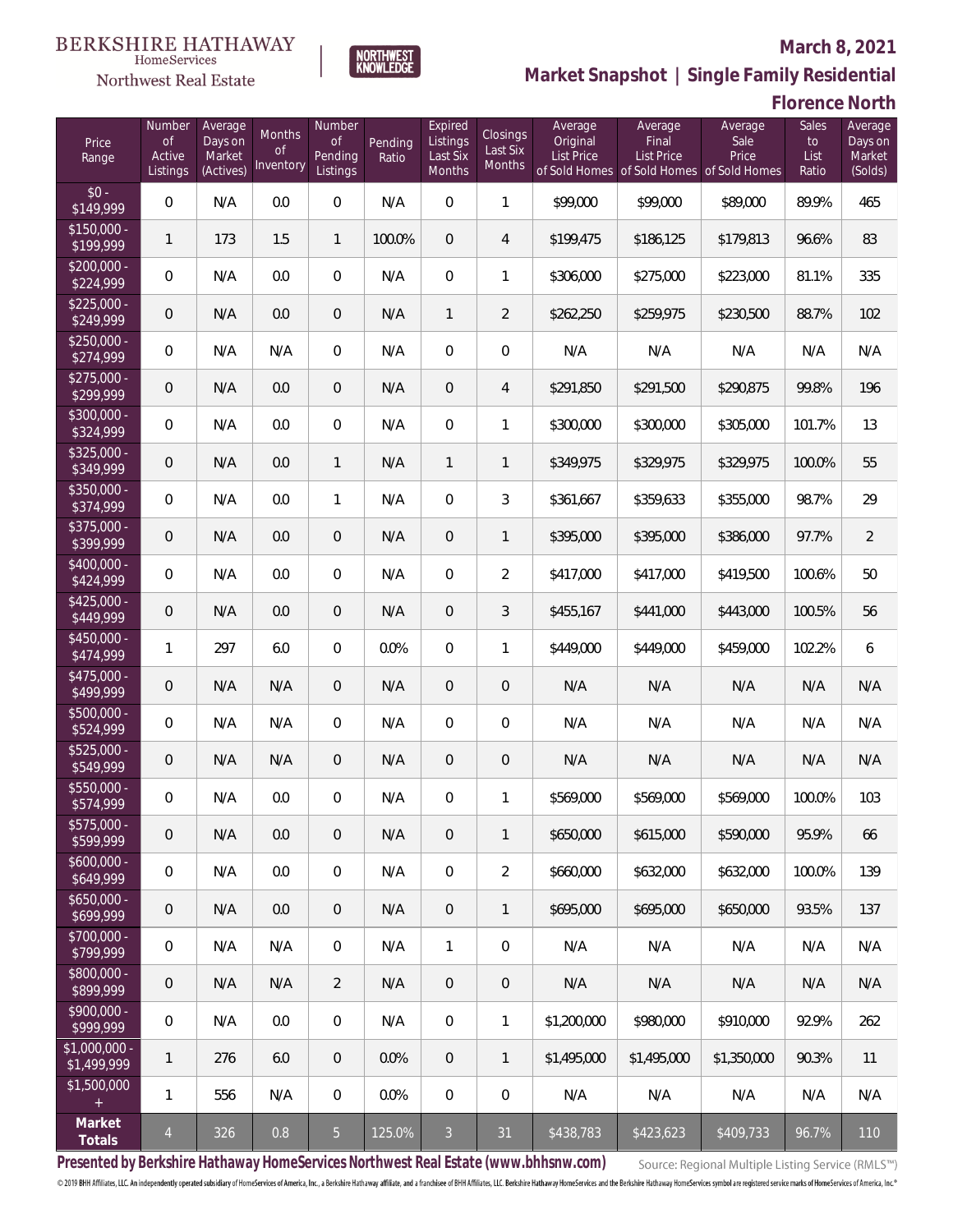#### **BERKSHIRE HATHAWAY**  $\label{lem:sevices} \textsc{Home} \textsc{Service} \textsc{s}$

Northwest Real Estate

### **March 8, 2021**



**Market Snapshot | Single Family Residential**

|                               | Florence South/Dunes City                 |                                           |                                  |                                            |                  |                                           |                                |                                          |                                                                                    |                          |                              |                                         |
|-------------------------------|-------------------------------------------|-------------------------------------------|----------------------------------|--------------------------------------------|------------------|-------------------------------------------|--------------------------------|------------------------------------------|------------------------------------------------------------------------------------|--------------------------|------------------------------|-----------------------------------------|
| Price<br>Range                | Number<br><b>of</b><br>Active<br>Listings | Average<br>Days on<br>Market<br>(Actives) | Months<br><b>of</b><br>Inventory | Number<br><b>of</b><br>Pending<br>Listings | Pending<br>Ratio | Expired<br>Listings<br>Last Six<br>Months | Closings<br>Last Six<br>Months | Average<br>Original<br><b>List Price</b> | Average<br>Final<br><b>List Price</b><br>of Sold Homes of Sold Homes of Sold Homes | Average<br>Sale<br>Price | Sales<br>to<br>List<br>Ratio | Average<br>Days on<br>Market<br>(Solds) |
| $$0 -$<br>\$149,999           | 0                                         | N/A                                       | 0.0                              | $\mathbf 0$                                | N/A              | $\mathbf 0$                               | $\overline{a}$                 | \$123,500                                | \$123,500                                                                          | \$106,750                | 86.4%                        | $\boldsymbol{6}$                        |
| $$150,000 -$<br>\$199,999     | $\mathbf 0$                               | N/A                                       | N/A                              | $\theta$                                   | N/A              | $\boldsymbol{0}$                          | $\mathbf 0$                    | N/A                                      | N/A                                                                                | N/A                      | N/A                          | N/A                                     |
| $$200,000 -$<br>\$224,999     | 0                                         | N/A                                       | 0.0                              | $\mathbf 0$                                | N/A              | $\mathbf 0$                               | 1                              | \$219,000                                | \$219,000                                                                          | \$200,000                | 91.3%                        | $\overline{2}$                          |
| $$225,000 -$<br>\$249,999     | $\mathbf 0$                               | N/A                                       | N/A                              | $\overline{0}$                             | N/A              | $\boldsymbol{0}$                          | $\boldsymbol{0}$               | N/A                                      | N/A                                                                                | N/A                      | N/A                          | N/A                                     |
| $$250,000 -$<br>\$274,999     | 0                                         | N/A                                       | 0.0                              | $\mathbf{1}$                               | N/A              | $\mathbf 0$                               | 3                              | \$262,000                                | \$253,667                                                                          | \$260,000                | 102.5%                       | 17                                      |
| $$275,000 -$<br>\$299,999     | $\mathbf 0$                               | N/A                                       | 0.0                              | $\overline{0}$                             | N/A              | $\mathbf 0$                               | 1                              | \$239,000                                | \$299,900                                                                          | \$290,000                | 96.7%                        | 1,113                                   |
| \$300,000 -<br>\$324,999      | 0                                         | N/A                                       | 0.0                              | $\mathbf 0$                                | N/A              | $\mathbf 0$                               | 3                              | \$316,600                                | \$314,900                                                                          | \$305,033                | 96.9%                        | 67                                      |
| $$325,000 -$<br>\$349,999     | 0                                         | N/A                                       | 0.0                              | $\overline{0}$                             | N/A              | $\mathbf 0$                               | 4                              | \$358,450                                | \$347,450                                                                          | \$335,850                | 96.7%                        | 136                                     |
| \$350,000 -<br>\$374,999      | 0                                         | N/A                                       | 0.0                              | $\overline{0}$                             | N/A              | $\mathbf 0$                               | 1                              | \$375,000                                | \$375,000                                                                          | \$363,000                | 96.8%                        | 244                                     |
| \$375,000 -<br>\$399,999      | $\mathbf 0$                               | N/A                                       | 0.0                              | $\mathbf{1}$                               | N/A              | $\boldsymbol{0}$                          | 1                              | \$399,900                                | \$396,900                                                                          | \$385,000                | 97.0%                        | 125                                     |
| \$400,000 -<br>\$424,999      | 0                                         | N/A                                       | 0.0                              | $\overline{0}$                             | N/A              | $\mathbf 0$                               | 5                              | \$424,380                                | \$425,580                                                                          | \$413,000                | 97.0%                        | 73                                      |
| $$425,000 -$<br>\$449,999     | $\mathbf 0$                               | N/A                                       | 0.0                              | $\overline{0}$                             | N/A              | $\overline{0}$                            | 4                              | \$429,750                                | \$429,750                                                                          | \$434,125                | 101.0%                       | 5                                       |
| $$450,000 -$<br>\$474,999     | 0                                         | N/A                                       | N/A                              | $\overline{0}$                             | N/A              | $\mathbf 0$                               | $\mathbf 0$                    | N/A                                      | N/A                                                                                | N/A                      | N/A                          | N/A                                     |
| $$475,000 -$<br>\$499,999     | $\mathbf 0$                               | N/A                                       | N/A                              | $\overline{0}$                             | N/A              | $\overline{0}$                            | $\theta$                       | N/A                                      | N/A                                                                                | N/A                      | N/A                          | N/A                                     |
| $$500,000 -$<br>\$524,999     | 0                                         | N/A                                       | N/A                              | $\overline{0}$                             | N/A              | $\overline{0}$                            | 0                              | N/A                                      | N/A                                                                                | N/A                      | N/A                          | N/A                                     |
| $$525,000 -$<br>\$549,999     | 1                                         | 20                                        | N/A                              | $\overline{0}$                             | 0.0%             | 1                                         | $\theta$                       | N/A                                      | N/A                                                                                | N/A                      | N/A                          | N/A                                     |
| \$550,000 -<br>\$574,999      | 0                                         | N/A                                       | 0.0                              | $\overline{0}$                             | N/A              | $\mathbf{0}$                              | 2                              | \$642,450                                | \$587,450                                                                          | \$565,000                | 96.2%                        | 136                                     |
| \$575,000 -<br>\$599,999      | $\mathbf 0$                               | N/A                                       | 0.0                              | $\overline{0}$                             | N/A              | $\mathbf{0}$                              | $\overline{2}$                 | \$589,950                                | \$589,950                                                                          | \$582,500                | 98.7%                        | 16                                      |
| $$600,000 -$<br>\$649,999     | 0                                         | N/A                                       | N/A                              | $\overline{0}$                             | N/A              | $\mathbf 0$                               | 0                              | N/A                                      | N/A                                                                                | N/A                      | N/A                          | N/A                                     |
| $$650,000 -$<br>\$699,999     | 0                                         | N/A                                       | N/A                              | $\overline{0}$                             | N/A              | $\mathbf{1}$                              | $\overline{0}$                 | N/A                                      | N/A                                                                                | N/A                      | N/A                          | N/A                                     |
| $$700,000 -$<br>\$799,999     | 0                                         | N/A                                       | 0.0                              | $\mathbf{1}$                               | N/A              | $\mathbf 0$                               | 1                              | \$700,000                                | \$700,000                                                                          | \$736,000                | 105.1%                       | 8                                       |
| \$800,000 -<br>\$899,999      | $\mathbf{1}$                              | 42                                        | 3.0                              | $\overline{0}$                             | 0.0%             | $\mathbf{0}$                              | $\overline{2}$                 | \$856,850                                | \$856,850                                                                          | \$846,850                | 98.8%                        | 6                                       |
| \$900.000 -<br>\$999,999      | 0                                         | N/A                                       | N/A                              | $\overline{0}$                             | N/A              | $\mathbf 0$                               | 0                              | N/A                                      | N/A                                                                                | N/A                      | N/A                          | N/A                                     |
| $$1,000,000 -$<br>\$1,499,999 | 1                                         | 194                                       | 3.0                              | $\overline{0}$                             | $0.0\%$          | $\mathbf{0}$                              | $\overline{2}$                 | \$1,284,000                              | \$1,259,000                                                                        | \$1,211,500              | 96.2%                        | 72                                      |
| \$1,500,000                   | 1                                         | 139                                       | N/A                              | $\overline{0}$                             | $0.0\%$          | $\mathbf 0$                               | 0                              | N/A                                      | N/A                                                                                | N/A                      | N/A                          | N/A                                     |
| Market<br>Totals              | $\overline{4}$                            | 99                                        | 0.7                              | $\mathbf{3}$                               | 75.0%            | $\overline{2}$                            | 34                             | \$468,732                                | \$463,726                                                                          | \$454,094                | 97.9%                        | 92                                      |

**Presented by Berkshire Hathaway HomeServices Northwest Real Estate (www.bhhsnw.com)**

Source: Regional Multiple Listing Service (RMLS™)